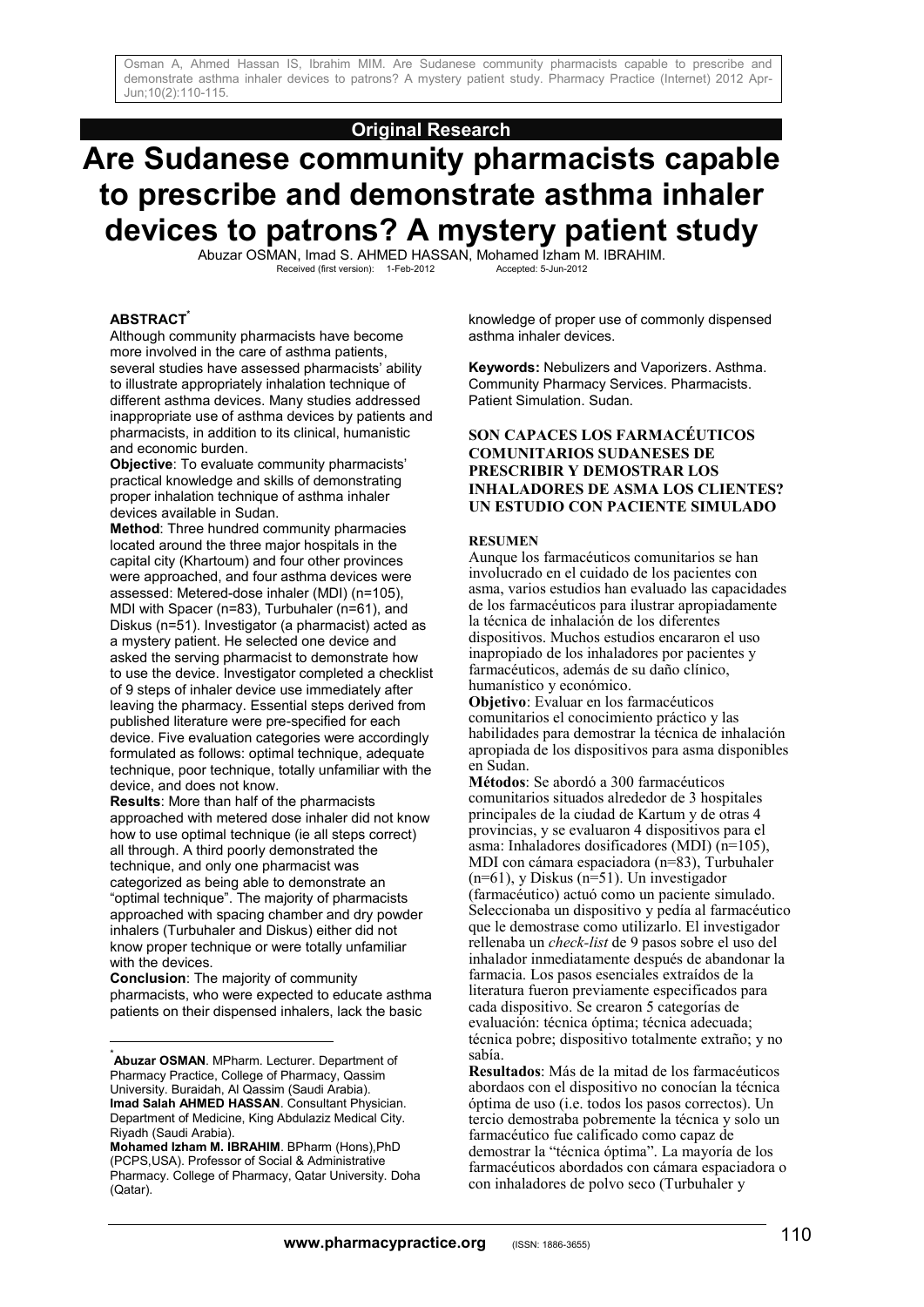Diskus) o no sabían la técnica apropiada o desconocían totalmente los dispositivos. **Concusión**: La mayoría de los farmacéuticos comunitarios, de los que se esperaba que educasen a los pacientes con asma sobre los inhaladores dispensados, carecían de conocimientos básicos sobre el uso apropiado de los inhaladores para asma comúnmente dispensados.

**Palabras clave:** Nebulizadores y Vaporizadores. Asma. Servicios de Farmacia Comunitaria. Farmacéuticos. Simulación de Paciente. Sudán.

# **INTRODUCTION**

Asthma is a chronic disease that is characterized by inflammation, increased responsiveness to a variety of stimuli, and airways obstruction. Effective treatment reverses the symptoms.<sup>1</sup> It is estimated that 300 million people of all ages, and various ethnic backgrounds, suffer from asthma. The burden of this disease to governments, patients and their families is increasing worldwide. There may be an additional 100 million persons with asthma by  $2025.<sup>2</sup>$ 

In many parts of the world, patients with asthma do not have access to basic asthma medications or medical care. $3$  Such limited access to health care and increasing prevalence of asthma increase the public need for more active role of community pharmacists in its care. Pharmacists may provide general asthma counseling, particularly with regard to inhaler-device handling technique, and importance and differences of the various asthma inhaled medications.

Inhaled medications are preferred in the management of bronchial asthma, because of their greater efficacy and fewer adverse effects when compared with available oral medications. One of the major asthma device-related problems is the failure of asthma patient to adequately handle prescribed inhalers. Poor inhaler technique is associated with delivery of sub-therapeutic doses of medications, and subsequently poorer asthma control.4-6 By virtue of their unique position, accessibility, frequent contact with patients on prescription refilling and proficiency on medications, community pharmacists shoulder the responsibility of assisting patients with asthma attain better control of their disease state and thereby improve their quality of life.

Many studies have subsantiated that the pharmacists' care of asthma patient, in different setting, has a positive impact on clinical and humanistic asthma outcomes in the long term.<sup>7-10</sup> Additionally, some studies have shown that health professionals' knowledge of the proper use of aerosol inhalers is generally as poor as that of the patients.<sup>7,11,12</sup> Community pharmacists have also been inefficient in counseling asthma patients about effective usage of their inhaler devices.<sup>13</sup>

Few studies in developing countries have investigated expanding clinical services provided in community pharmacy for asthma patients. There has not been any study in Sudan to assess the pharmacists' knowledge and skills regarding appropriate technique of asthma inhaler devices.

There is no recent electronic or archival data uncovering the prevalence of asthma in Sudan. Annual Health Statistical Report of Federal Ministry of Health (Jun, 2005) might provide some insight regarding asthma burden. Asthma is rated as the  $5<sup>t</sup>$ most common disease in the top 10 leading causes of hospital admission; the 1st in the top 5 noninfectious diseases treated by hospital admission; the 8th in the ten leading diseases necessitating hospital admission for children aged 0-5 year, and the  $3<sup>rd</sup>$  in the ten leading diseases treated in an outpatients setting.

Mystery patient is a method used for evaluation of guideline compliance, clinical communication skills in community pharmacy, counseling process associated with prescribed or over the counter medications, and assessing the impact of continuing professional training program.<sup>14</sup> Also described as simulated or surrogate shopper or client, pseudo patient, covert patient, and standardized client. Mystery patient is an individual who has been trained to make a concealed visit to a community pharmacy in order to present a scenario that will check a specific behavior of a member of pharmacy staff, without the staff member being informed of the mystery patient's identity or that they were being tested.

Mystery patient technique is quite widely used in community pharmacy setting to explore the real day-to-day dispensing practice and recommendations of pharmacists. The basic rationale for using mystery patients is that the pharmacist's performance varies when the existence of a test is known. We utilize this method to achieve our aim.

The aim of the study was to evaluate the community pharmacists' practical knowledge and skills to demonstrate correctly different steps of asthma inhaler devices marketed in Sudan using the mystery patient technique.

# **METHODS**

# Design and sample

This was a cross-sectional observational study. Data were collected in the period between January 2008 and March of 2008. Based on population of approximately 1200 community pharmacies in the 5 areas, confidence level of 95% and margin of error of 5, a convenience sample of 300 community pharmacies were selected during a two-month period in the capital city (Khartoum) and 4 other<br>provinces (Madani, Sinnar, Managil and provinces (Madani, Sinnar, Managil and Damazeen). All pharmacies around the 3 major hospitals in capital city were approached. All handheld asthma devices available in Sudan were included: Metered Dose Inhaler of short acting beta<sub>2</sub> agonist (brand name: Vental®), add-on spacing chamber (brand name: Aero-chamber®) and two dry powder delivery systems; Turbuhaler (brand name: Symbicort®) and Diskus (brand name: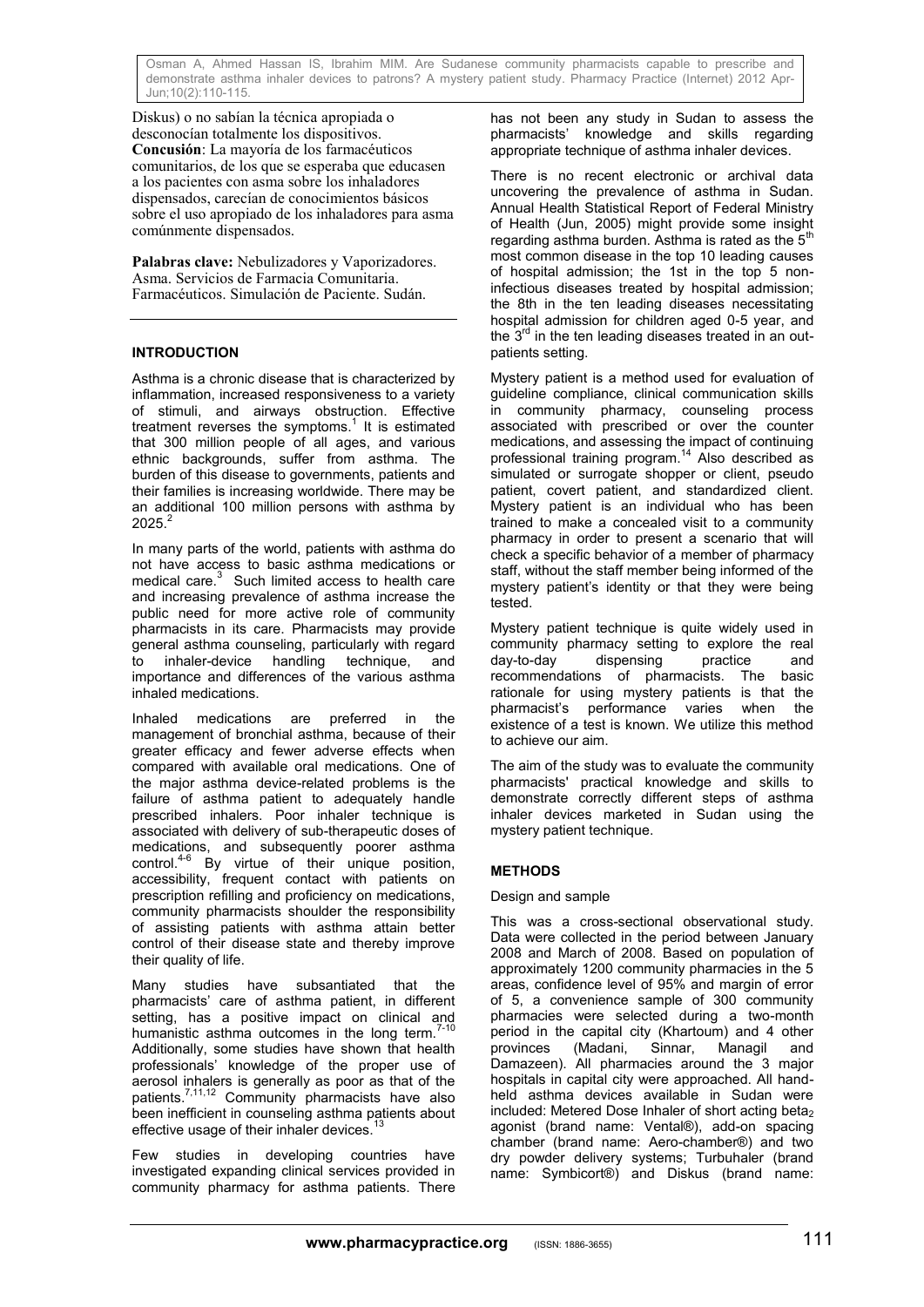Seretide®). Asthma devices that are not available in market place were excluded. Label fixed to aerochamber tube and inserted leaflets of other devices were removed. Approval for the study was granted by the ethics committee of the University of Medical Science and Technology.

#### **Scenario**

Investigator posed as a "mystery patient", entered the pharmacy carrying one device pre-selected before approaching the pharmacy, and spoke to the pharmacist in Arabic words "my doctor has just prescribed this device for me but he did not tell me how to use it and I forgot to ask. Can you please show me how I can use it? "Investigator then observed carefully the pharmacist's demonstration. He completed immediately after leaving the pharmacy, a post-visit report using a validated checklist of 9 steps. The most clinically important steps which were required to ensure proper<br>technique was specified for each device.<sup>15-18</sup> Failing to perform one or more of these steps could substantially reduce the delivery and drug deposition in the lungs. Hence, the effectiveness and therapeutic outcomes of inhaled medications

will be negatively affected. Such steps are specified as "critical steps" and are highlighted in italic bold (Table 1).

#### Data evaluation

Based on "critical steps", the following five evaluation categories were formulated: "optimal technique"- a label that is awarded to pharmacists completing successfully the 9 steps, "adequate technique"- a label that is awarded to those who completed the "critical steps" but not all the 9 steps, "poor technique"- a label that is awarded to pharmacists who failed to complete the "critical steps", "does not know"- a label that is awarded for pharmacists who either did not demonstrate any of the "critical steps" or gave a response of "I don't know", "totally unfamiliar"- a label that is awarded to pharmacists who were unfamiliar with the device. Data were analyzed descriptively using Statistical Package for the Social Sciences version 15.0.

# **RESULTS**

Out of 300 pharmacists participated, 50% (n=150) were male and another half were females. Majority

| Table 1: Recommended Checklist of asthma devices |                                                                                                          |
|--------------------------------------------------|----------------------------------------------------------------------------------------------------------|
| Metered-Dose Inhaler (MDI) <sup>15</sup>         |                                                                                                          |
| step                                             | Instructions                                                                                             |
| $\mathbf{1}$                                     | Remove the cap                                                                                           |
| $\overline{c}$                                   | Shake the inhaler several times                                                                          |
| 3                                                | Stand and hold head up straight, holding the inhaler in a mouth-piece down position                      |
| 4                                                | Exhale all the way until you can breathe out no more                                                     |
| 5                                                | Place the mouth piece between your teeth and close your lips, don't block the opening with your mouth    |
| 6                                                | While breathing in deeply and slowly depress the top of the metal canister to release a dose             |
| $\overline{7}$                                   | Continue to breathe in slowly over 4-5 second                                                            |
| 8                                                | Hold your breath for 10 second                                                                           |
| 9                                                | Breathe out slowly                                                                                       |
| Turbuhaler <sup>16</sup>                         |                                                                                                          |
| step                                             | Instructions                                                                                             |
| 1                                                | Unscrew and lift off the cover                                                                           |
| $\overline{2}$                                   | Keep the inhaler upright                                                                                 |
| 3                                                | Rotate the grip as far as it will go and then back until itclicks                                        |
| 4                                                | Exhale to residual volume                                                                                |
| 5                                                | Exhale away from mouth piece                                                                             |
| 6                                                | Place the mouth piece between your teeth and close your lips                                             |
| $\overline{7}$                                   | Inhale forcefully and deeply                                                                             |
| 8                                                | Hold breath for 5 seconds                                                                                |
| 9                                                | Exhale away from mouth piece                                                                             |
| Diskus <sup>17</sup>                             |                                                                                                          |
| step                                             | Instruction                                                                                              |
| 1                                                | Place thumb on groove and open by pushing the groove to the right until it clicks                        |
| $\overline{c}$                                   | Slide lever to the right until it clicks                                                                 |
| 3                                                | Holding the discus horizontally                                                                          |
| 4                                                | Breathe out away from the mouth piece of diskus                                                          |
| 5                                                | Place the discus in mouth between teeth and close lips                                                   |
| 6                                                | Breathe in steadily and deeply                                                                           |
| 7                                                | Remove the discus from mouth and hold breath in full-inspiration for 5-10 seconds                        |
| 8                                                | Breathe out slowly                                                                                       |
| 9                                                | Put thumb on groove and slide the thumb back towards you as far as it will go to click it shut           |
| $MDI + spacer18$                                 |                                                                                                          |
| step                                             | Instructions                                                                                             |
| 1                                                | Remove the mouth piece cover of MDI actuator                                                             |
| 2                                                | Check the mouth piece of the inhaler and spacer thoroughly to see that is clean                          |
| 3                                                | Insert the MDI mouth piece firmly to the end of the spacer                                               |
| 4                                                | Hold your spacer and MDI together and shake well, at least 4 or 5 times                                  |
| 5                                                | Place the mouth piece of the spacer in your mouth and put your lips around it and then exhale            |
| 6                                                | Spray one puff of medicine into spacer and immediately begin to inhale slowly, taking a full deep breath |
| $\overline{7}$                                   | Remove the spacer from your mouth, hold breath for 8 to 10 seconds                                       |
| 8                                                | Breathe out slowly                                                                                       |
| $\overline{9}$                                   | Release one more puff if more is required, wait at least one minute between each puff                    |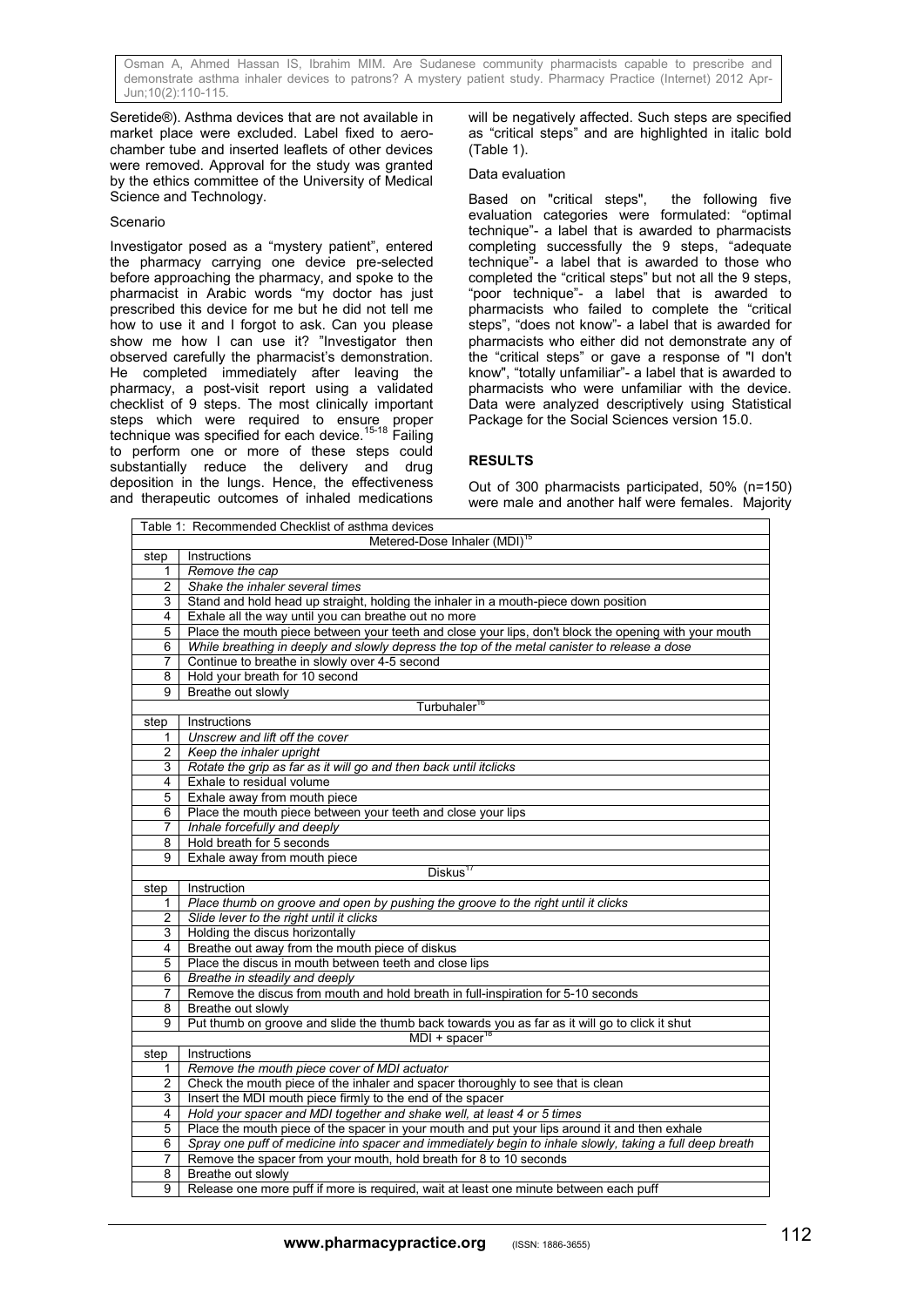of the pharmacies located in Khartoum (n=251, 83.7%), 28 (9.3%) in Madani, 10 (3.3%) in Sinnar, 7 (2.3%) in Managil, and 4 (1.3%) in Damazeen. One hundred and five community pharmacists were approached with metered dose inhaler, 83 with metered dose inhaler with spacer, 61 with Turbuhaler and 51 pharmacists with Diskus. The results indicated that 59% (62/105) of pharmacists that were approached with a metered-dose inhaler did not know how to use it properly, 36.2% (38/105) had poor technique, 3.8% (4/105) demonstrated "adequate technique", one pharmacist only was labeled with "optimal technique" (0.9%) and none were "totally unfamiliar" with the inhaler. For metered dose inhaler plus spacer, 41% (34/83) were "totally unfamiliar" with the device, 42.2% (35/83) did not know how to use it correctly, 9.6% (8/83) showed "poor technique", 7.2% (6/83) demonstrated "adequate technique", and no pharmacist was awarded "optimal technique". Among pharmacists who were approached with Turbuhaler, 65.6% (40/61) did not know the correct inhalation technique, 21.3% (13/61) had "poor technique", 8.2% (5/61) were totally unfamiliar with the device, 4.9% (3/61) showed "adequate technique", and none achieved optimal technique. Finally, 64% (33/51) of pharmacists approached with Diskus did not know how to use it properly, 11.8% (6/51) were totally unfamiliar, 8% (4/51)  $technique", 15.7% (8/51)$ demonstrated "adequate technique", and none was awarded "optimal technique".

Overall, only one pharmacist (0.3%; 1/300) was categorized with "optimal technique" while on average more than half of the pharmacists did not know how to use the devices.

Some pharmacist asked the mystery patient to refer to prescribing physician for demonstration. Few recommended going back to pharmacist who firstly dispensed the device. A number of pharmacists started intuitively explained different steps (mainly pharmacist who approached with metered dose inhaler). Some pharmacists referred to package inserted leaflet. They asked mystery patient to wait, they read and translate to Arabic language. Finally, they were classified as "poor technique".

# **DISCUSSION**

Many studies have focused on the assessment of patient's mishandling of asthma inhaler devices and its clinical consequence in term of disease control or unscheduled hospital admissions.<sup>15</sup> The present study revealed that community pharmacists were much closer to traditional product-focused practice, whereby they lacked the basic knowledge and essential skills of demonstrating inhalation technique that is essential for effective asthma patients counseling. Failure of pharmacists to properly handle asthma devices seems to be compatible with studies that documented that physicians, house staff and nurses are similarly were often unable to demonstrate aerosol inhalers techniques adequately.<sup>11</sup> Our findings confirmed the results of few studies that evaluated the pharmacists' ability to appropriately use asthma inhaled medications. Frew and MacFarlane<sup>19</sup> found that only 3 of 18 hospital pharmacists were able to the motor description of  $\alpha^{120}$ use metered dose inhalers correctly. Ketsen *et al*. used a check list of 11 essential steps of metered dose inhalers graded by a trained observer. The percentage of pharmacists performing greater than 6, 8, and 10 steps correctly was 96 percent, 87 percent, and 62 percent respectively. Mickle *et al*. 21 evaluated the pharmacist's practice in patient education when dispensing metered dose inhaler to an investigator posing as a patient. Of those pharmacists providing education, only 29 percent were able to describe greater than 50 percent of the steps correctly. Only 1 of the 52 pharmacists demonstrated proper inhalation technique of metered dose inhaler and this was in response to a request. Hounkpati *et al*. 22 evaluated pharmacist knowledge about how to use metered dose inhaler, they found that 27.4% of pharmacist poorly understand correct inhalation technique. Ketson *et*  al.<sup>20</sup> found that almost half of pharmacists using metered-dose inhaler with spacing chamber, and a third of pharmacists using Turbuhaler had failed to complete the 11 essential steps specified for each devices.

These previous studies $19-22$  had evaluated the pharmacists based on the number of performed and non-performed steps without specifying the most clinically important or relevant steps. This might result in an overestimation of pharmacists' performance. In the present study, we considered the clinical consequences of fulfilling or missing each step by specifying "critical steps" for each device and evaluating the pharmacists accordingly.

Total unfamiliarity with spacing chamber and dry powder inhalers critically undermines the quality of clinical services provided in community pharmacies for asthma patients. Spacing chamber had the highest rate of total unfamiliarity despite its long duration in the market place. The pharmacist's knowledge of the device does not seem to be affected by the length of time the device has been available in the market. Suboptimal prescribing of this device might be the main cause. Valve spacer is recommended for use in patients receiving inhaled corticosteroids via metered dose inhaler, even those with a perfect metered dose inhaler technique and obviously in those with poor coordination of firing-inhalation steps.

Few studies had evaluated the pharmacists' ability to demonstrate adequate technique of Diskus inhaler. Basheti *et al*. 23 assessed the most problematic steps, forty-two community pharmacists in Jordan and thirty-one in Australia were asked to demonstrate the use of Diskus. Almost all the pharmacist in both countries performed correctly critical steps specified for each device. Conversely to our finding, where the majority of participating pharmacists either did not adequately use Diskus or were totally unfamiliar with the device.

An interventional study performed by Basheti *et al*. 24 to evaluate the effectiveness of a single educational intervention on pharmacists' retention of their own inhalation technique. Thirty-one pharmacists participated in the study. At the initial assessment,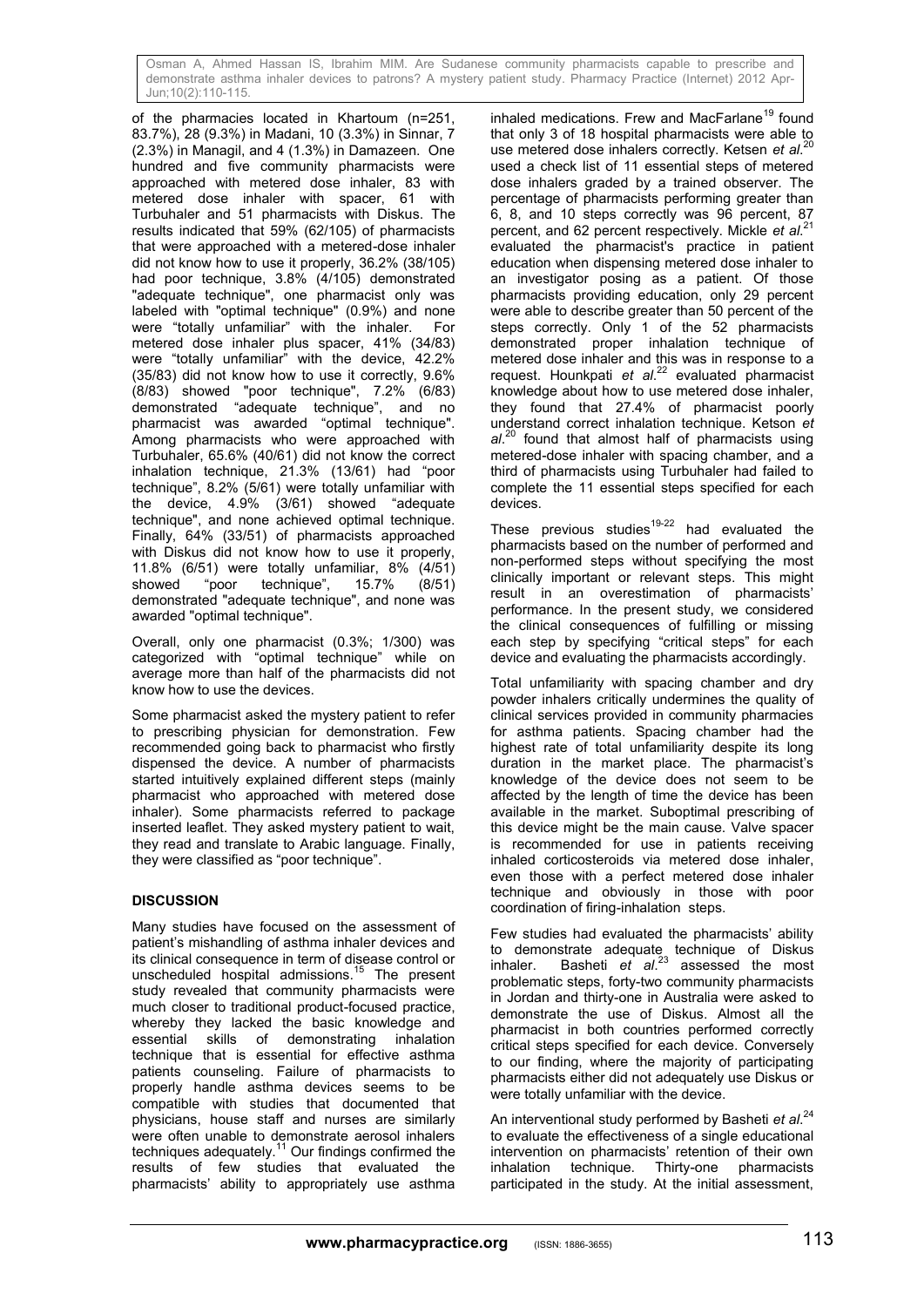few pharmacists demonstrated correct technique of Turbuhaler and Diskus, 13% and 6%, respectively.

The present findings might offer some explanation of poor usage of inhaler device by patients, and sporadic pattern of ineffective counseling by community pharmacists. Some pharmacists in this study had the perception that they are not responsible for educating and training patients with asthma on inhalation technique. They frequently asked the mystery patient to return back to the physician who prescribed the device for training on device use. Some pharmacists, who were approached with metered dose inhaler, remarked to mystery patient "it is so simple; just open your mouth and puff". Some of them asked him to return back to the pharmacy from where he bought the device.

Dizdar et al.<sup>2</sup> evaluated general knowledge and perception on asthma management of 174 Turkey pharmacists. Between 20 and 40% of the community pharmacists did not find that they were satisfactorily qualified in the handling of different asthma inhalers and in inhalation technique. Almost 75% of them favored to refer asthma patients to a physician rather than counsel them directly.

Raynor et al. $25$  recruited twenty three people with asthma in the north of England to comment on leaflets of reliever and preventer inhalers. They found that patients preferred face to face information giving, since information could be individualized to their needs and abilities. And patients often threw away information leaflets as they looked unimportant and there was too much to read with boring appearance and small type. Most of patients thought that inhaler technique was not best learnt by reading about it.

These previous misconceptions ("not my responsibility", "it is so simple" and "someone else will teach the patients") might explain, to some extent, the lack of knowledge and poor inhaler device training skills of community pharmacists. Such misconceptions might discourage the pharmacists from gaining proper inhalation training. We thought a separate study is needed to address pharmacist's attitudes and beliefs about assessing and educating asthma patients regarding asthma inhaler technique.

Pharmacists who showed "poor technique" or were labeled with "does not know" did not initially admit such a state. They tried to demonstrate an improper technique to avoid saying "I don't know". This response might result in a vicious cycle, perpetuating patient mishandling of inhaler devices and depriving asthma patients from gaining training on proper inhalation method.

Some pharmacists who were approached with metered dose inhaler explained verbally different steps without using the device for practical demonstration. This might indicate that the pharmacists were not confident due to poor .<br>knowledge. Kritikos et al.<sup>26</sup> investigated community pharmacist's perception of their role in asthma care. Most pharmacists perceived time and patientrelated factors to be the most important barriers to optimal asthma care, pharmacist's lack of confidence and skills in different aspects of asthma care less important barriers. The finding from this study may point to lack of knowledge and confidence to be the main barriers.

Pharmacists who showed "optimal" or "adequate" technique did not ask mystery patient to redemonstrate the use of the device to observe, revalidate and detect incorrect steps. International pharmacy practice guidelines recommended that the pharmacist should demonstrate the correct method of inhalation, and observe the patients using the devices initially and again on repeat visits to the community pharmacy. $27$ 

Some pharmacists who were approached with the Turbuhaler and Discus picked the patient information leaflet form the device package they had in their pharmacy. They asked mystery patient to wait while they read it. Still they were not able to adequately demonstrate correctly the different steps written in the leaflet. Often, they were awarded "poor technique". It was concluded that the manufacturer's instruction leaflet, and written instructions, alone is ineffective in teaching patient correct technique.<sup>28</sup> We believe that further study is needed to investigate capability of community pharmacists to read, understand, and practically translate written information of inhaler technique into effective educational intervention.

In summary, lack of knowledge and practical skills must be considered as the most important barrier that should be overcome if responsible provision of asthma care is to become a reality in community pharmacists practice. The findings presented here have confirmed that there is a clear need for specific training and continuing educational programs directed specific on asthma management. Pharmaceutical companies can participate efficiently in such training by providing placebo asthma devices and face-to-face training session with community pharmacists. Essential remodeling of undergraduate pharmacy curriculum is needed to adopt and implement clinical pharmacy courses and pharmaceutical care philosophy, where patientoriented practice is the main focus of pharmaceutical services. Legislations to make continuing training and assessment on asthma inhalers and care as compulsory activity for community pharmacists are clearly needed.

The present study has some limitations. Firstly, the findings may be biased by criteria that are used to evaluate pharmacists' performance. Secondly, the relatively small sample size for each device may limit generalizability. And finally, single investigator's judgment may lead to "subjective bias".

# **CONCLUSIONS**

Many participating community pharmacists lack the basic knowledge and practical skills that are required to demonstrate the correct inhalation technique of the available bronchial asthma inhaler delivery systems. This will and is clearly going to have a serious negative impact on patient education